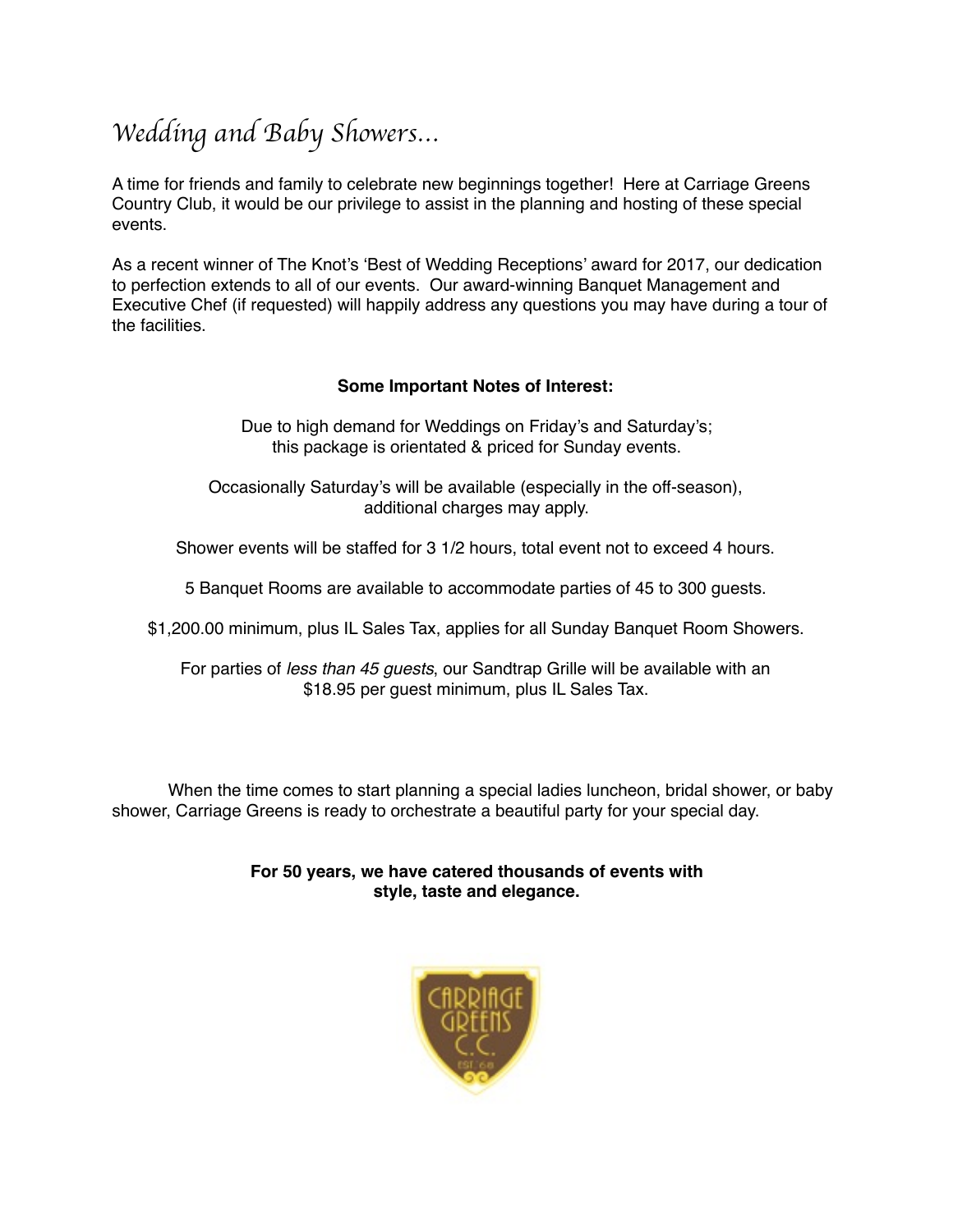# *Sunday Banquet Shower Selec*t*ons*

### *Star*t*rs*

| Tea Sandwiches - mixed selection of 50                                                                                                                                                 |                                                                       | \$128.00                                 |
|----------------------------------------------------------------------------------------------------------------------------------------------------------------------------------------|-----------------------------------------------------------------------|------------------------------------------|
| Ham, Brie & Apple on Rye<br>Salmon & Dill on Whole Wheat                                                                                                                               | Pear & Prosciutto Baguette<br>Roasted Beef & Horseradish on Sourdough |                                          |
| Silver Platter Hors d'Oeuvres (service for approx. 50)                                                                                                                                 |                                                                       |                                          |
| <b>Bruschetta Rustico</b><br>Mixed Dips & Spreads<br><b>Gourmet Cheese &amp; Crakers</b><br><b>Antipasto Skewers</b>                                                                   |                                                                       | \$48.00<br>\$58.00<br>\$68.00<br>\$68.00 |
|                                                                                                                                                                                        | <i>Entrees</i>                                                        |                                          |
| <b>Brunch Breakfast Buffet Service</b>                                                                                                                                                 |                                                                       | \$22.95                                  |
| Egg White Scramble w/ mushroom, chives & red bell peppers<br>New Potato Hash Browns, Turkey Bacon, Fresh Fruit Bowl &<br><b>Fresh Croissants and Butter</b>                            |                                                                       |                                          |
| <b>Traditional Salad Plates (choice of 1)</b>                                                                                                                                          |                                                                       | \$18.95                                  |
| Waldorf, Caesar or Baby Greens                                                                                                                                                         |                                                                       |                                          |
| <b>Cold Plate Entrees (choice of 1)</b>                                                                                                                                                |                                                                       | \$22.95                                  |
| 8 oz. of house-made Tuna, Chicken, Egg or Antipasto Salad,<br>served with a chilled fingerling potatoes and a grilled parmesan tomato                                                  |                                                                       |                                          |
| <b>Combination Plates</b>                                                                                                                                                              |                                                                       | \$28.95                                  |
| 6 oz. Salmon Filet or Grilled Chicken Breast paired<br>with fingerling potatoes and any of the above salads                                                                            |                                                                       |                                          |
| <b>Dietary Restrictions &amp; Custom Entrees</b>                                                                                                                                       |                                                                       |                                          |
| Gluten Free, Vegan, Vegetarian, and Children's Meals available upon request.<br>Buffet and Brunch options are also available. Please discuss with a<br>Carriage Greens Representative. |                                                                       |                                          |

*All of the above includes white tablecloths, your color choice of napkins, table and chair set-up. Meal service includes assorted breads, whipped butter, fresh brewed coffee & iced tea.*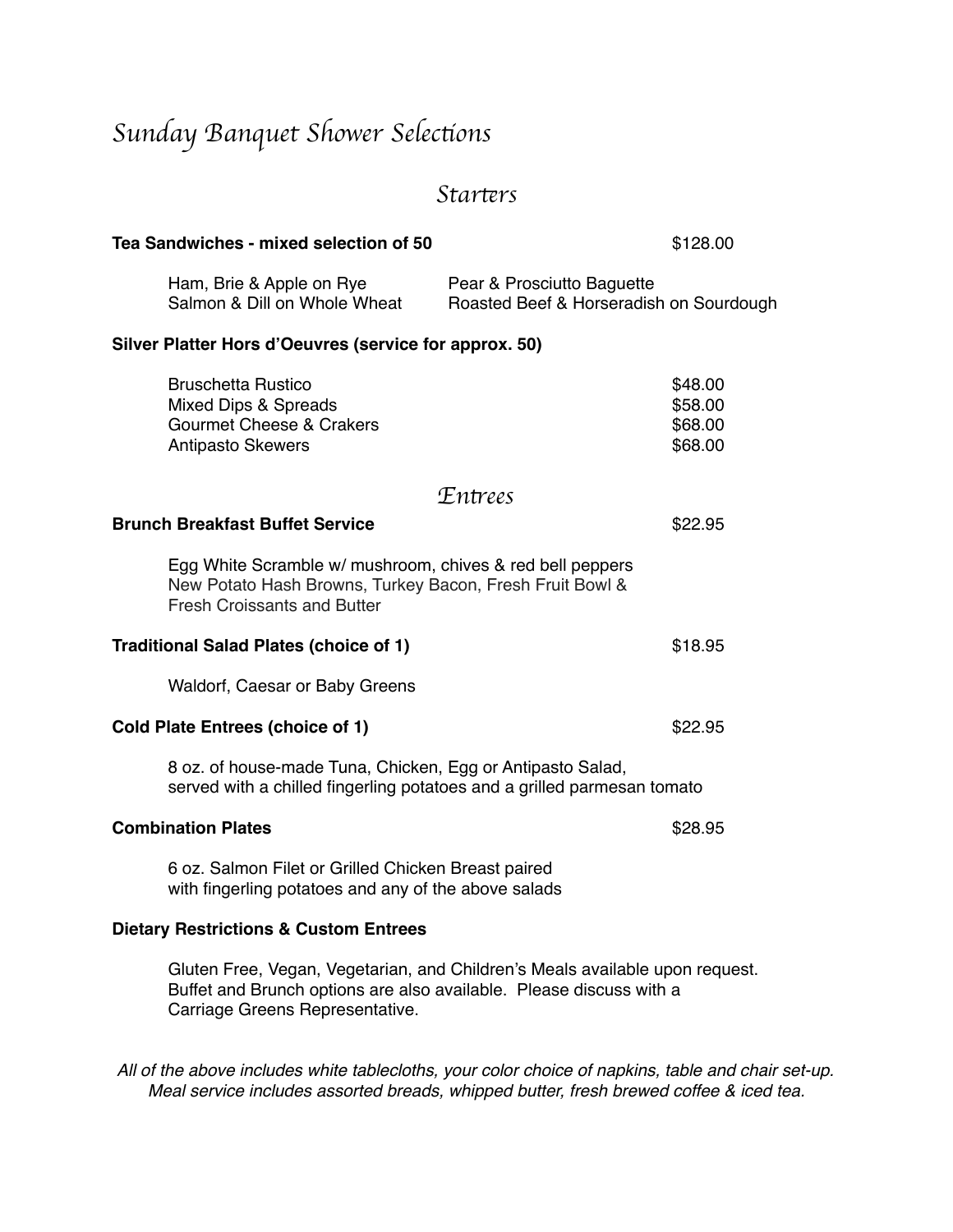## *Beverages*

| Unlimited Juice & Soda Bar (3 hrs.)       | \$6.00 p.p.  |
|-------------------------------------------|--------------|
| Champagne Toast                           | \$5.00 p.p.  |
| Unlimited Champagne & Mimosa Bar (3 hrs.) | \$15.00 p.p. |
| Absolut Bloody Mary Bar (3 hrs.)          | \$18.00 p.p. |
| Unlimited Bottled Beer and Wine (3 hrs.)  | \$22.00 p.p. |

### *\*All open bar packages include unlimited juice and soda*

| Cash or Tab Bartender Fee (includes gratuity) | \$150.00 |
|-----------------------------------------------|----------|
|                                               |          |

## *Sweet Selec*t*ons*

| Decadent Chocolate Truffle Tray (36 pcs.) | \$69.95 |
|-------------------------------------------|---------|
| Mini Gourmet Cupcake Tray (36 pcs.)       | \$69.95 |
| Finger Sweets Tray (48 pcs.)              | \$74.95 |
| Homemade Cookie Tray (48 pcs.)            | \$68.95 |
| Cheesecake Triangles (48 pcs.)            | \$79.95 |

*Carriage Greens Country Club offers a wide variety of menu choices from casual, to plated, formal service. Our sales staff, chefs, bartenders and servers are professional, friendly and dedicated to make sure your event is enjoyed by all!*